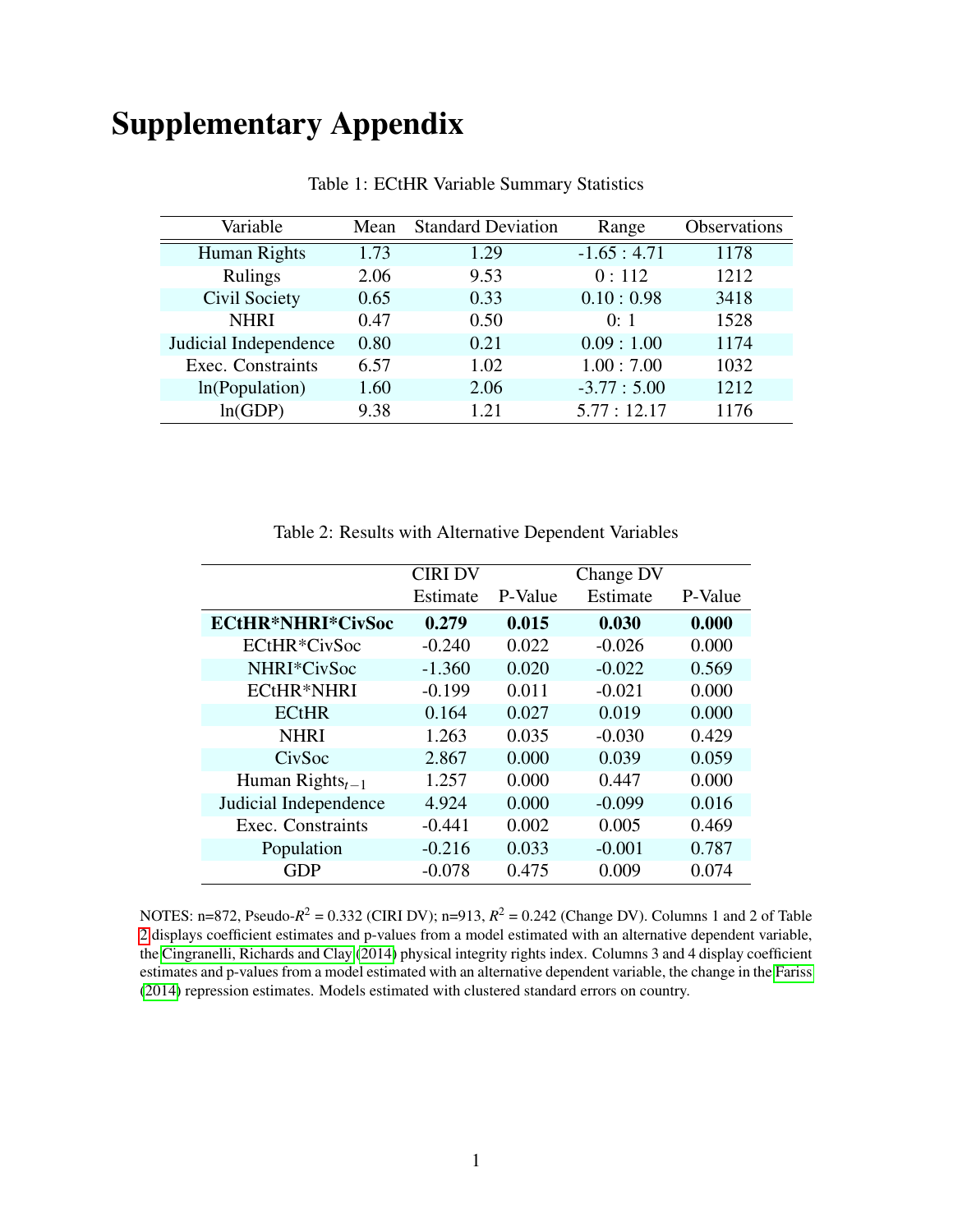|                                          | Estimate | P-Value |
|------------------------------------------|----------|---------|
| <b>ECtHR*NHRIXhro</b>                    | 0.006    | 0.001   |
| RulingsXhro                              | $-0.002$ | 0.004   |
| NHRI*HROs                                | $-0.013$ | 0.202   |
| <b>ECtHR*NHRI</b>                        | $-0.006$ | 0.025   |
| Rulings                                  | $-0.001$ | 0.028   |
| <b>NHRI</b>                              | 0.024    | 0.147   |
| <b>HROs</b>                              | 0.004    | 0.533   |
| Human Rights <sub><math>t-1</math></sub> | 0.983    | 0.000   |
| Judicial Independence                    | $-0.124$ | 0.142   |
| Exec. Constraints                        | 0.021    | 0.136   |
| Population                               | $-0.012$ | 0.064   |
| <b>GDP</b>                               | 0.015    | 0.283   |
| $n=742$ , $R^2 = 0.991$                  |          |         |

<span id="page-1-0"></span>Table 3: Linear Regression Model with Human Rights Organizations instead of Civil Society Index

NOTES: Table [3](#page-1-0) displays coefficient estimates and p-values from a model estimated with a count of human rights organizations in the state, rather than civil society strength. Models estimated with clustered standard errors on country.

<span id="page-1-1"></span>

|                                          | Country FE |         | Year FE  |         |
|------------------------------------------|------------|---------|----------|---------|
|                                          | Estimate   | P-Value | Estimate | P-Value |
| <b>ECtHR*NHRI*CivSoc</b>                 | 0.041      | 0.000   | 0.033    | 0.001   |
| ECtHR*CivSoc                             | $-0.034$   | 0.002   | $-0.030$ | 0.002   |
| NHRI*CivSoc                              | 0.005      | 0.981   |          |         |
| ECtHR*NHRI                               | $-0.027$   | 0.001   | $-0.024$ | 0.001   |
| <b>ECtHR</b>                             | 0.024      | 0.002   | 0.022    | 0.002   |
| <b>NHRI</b>                              | 0.028      | 0.877   | 0.034    | 0.643   |
| CivSoc                                   | 0.058      | 0.655   | 0.163    | 0.004   |
| Human Rights <sub><math>t-1</math></sub> | 0.905      | 0.000   | 0.977    | 0.000   |
| Judicial Independence                    | $-0.521$   | 0.002   | $-0.153$ | 0.119   |
| Exec. Constraints                        | 0.046      | 0.007   | 0.016    | 0.208   |
| Population                               | 0.170      | 0.183   | $-0.008$ | 0.227   |
| GDP                                      | 0.008      | 0.51    | 0.020    | 0.181   |

Table 4: ECtHR Linear Regression with Country and Year Fixed Effects Results

NOTES: n=946,  $R^2 = 0.991$  (country fixed effects); n=946,  $R^2 = 0.989$  (year fixed effects). Columns 2 and 3 of Table [4](#page-1-1) displays coefficient estimates and p-values from a model estimated with country fixed effects. Columns 4 and 5 of Table [4](#page-1-1) displays coefficient estimates and p-values from a model estimated with year fixed effects.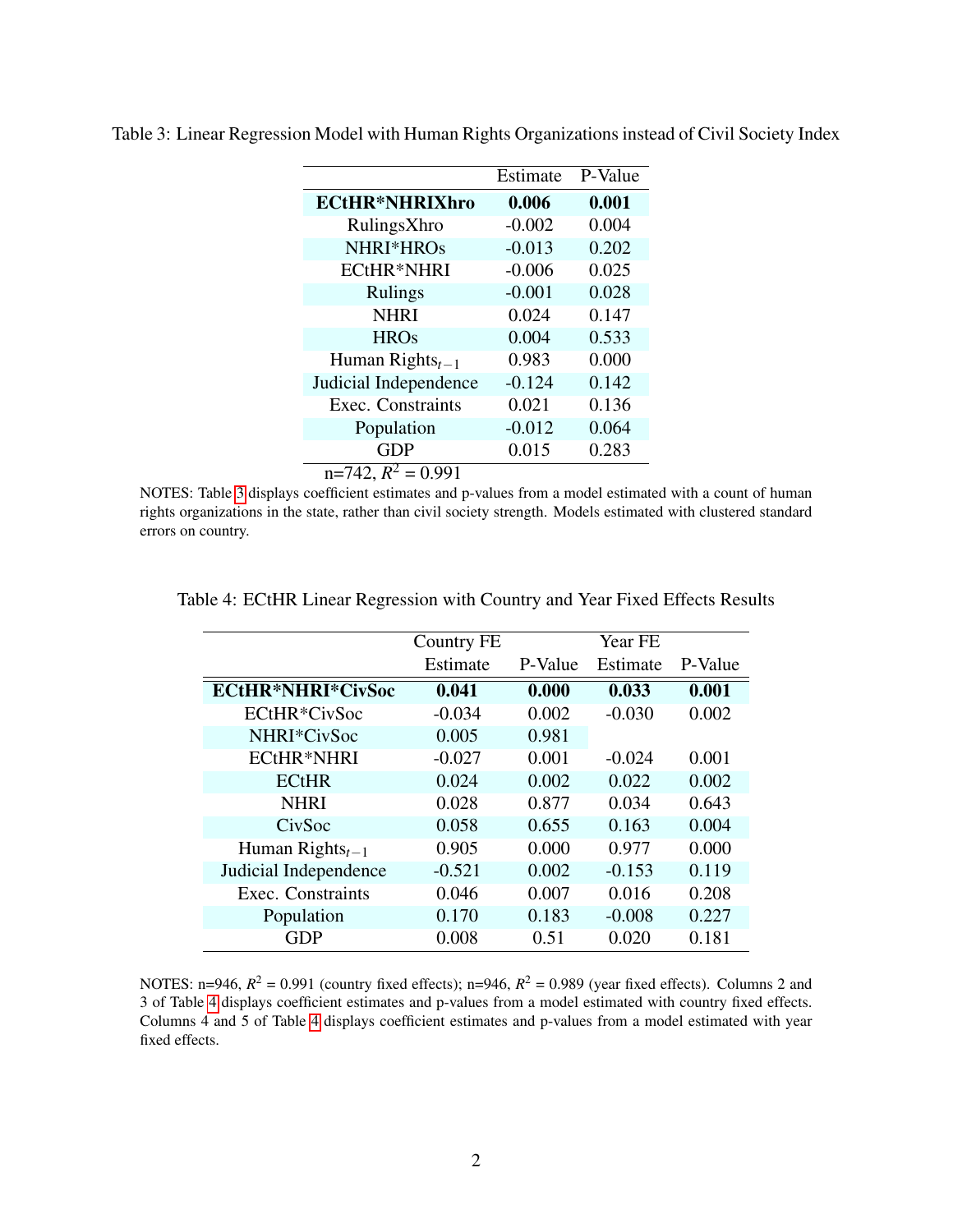### Examining Selection

Selection problems represent a serious concern for research examining the influence of international human rights law on state behavior [\(Hill 2010,](#page-9-2) [Lupu 2013\)](#page-9-3). Studying the ECtHR allows us to avoid a major selection issue when studying international treaties – selection into the regime. All 47 Council of Europe member states are subject to the jurisdiction of the ECtHR;<sup>1</sup> and the "treatment" in this case are the rulings, not the accession to the court.

However, a second selection problem may involve strategic behavior by regional court judges. For example, [Carrubba, Gabel and Hankla](#page-9-4) [\(2008,](#page-9-4) 435) argue judges might temper their judgments based on the allocation of resources to the court. Though they make their argument in the context of the European Court of Justice, the logic may apply to the ECtHR. Perhaps the Court will rule less often against wealthier states that represent larger funding partners. We control for GDP in our statistical models. We also control for GDP in the matching exercises described below.

Recent work by [Fjelstul and Carrubba](#page-9-5) [\(2018\)](#page-9-5) highlight another source of selection bias. Again in the context of compliance with the ECJ, they argue that the European Commission might resolve cases before they ever reach the Court. This can occur because the Commission decides the government actually did not violate the law or because the government comes into compliance before a trial (429-430). Applying this logic to our case of the ECtHR, this would imply that those states that have fewer adverse rulings differ from those with more adverse rulings because their human rights practices are better. This should bias *against our expectations* and suggests that the effects we find may be even larger.

Lastly, courts may judge strategically where they believe their rulings stand a better chance of actual implementation [\(Carrubba 2009\)](#page-9-6), such as states with better human rights practices, stronger democratic institutions, and stronger civil society. We control for these factors in the presented models. Moreover, observing simple scatterplots (Figure [1\)](#page-5-0) show the ECtHR renders more adverse judgements against worse violators (corroborating the logic of the previous paragraph). The scatterplots also show that the relationship between number of judgments and civil society strength

<sup>&</sup>lt;sup>1</sup>This represents every European state except Belarus and Kazakhstan.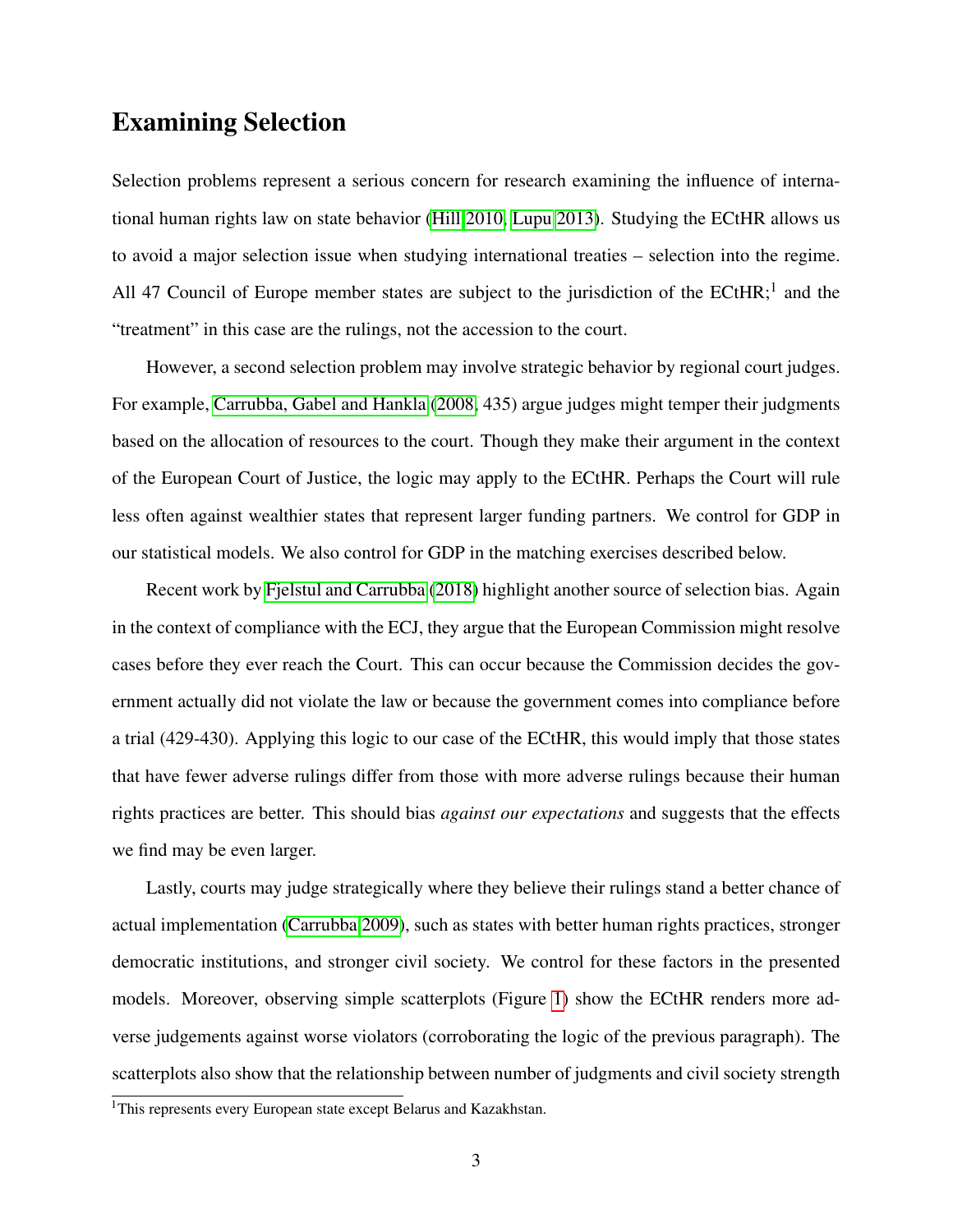and the number of judgments and democracy is fairly flat, suggesting that the ECtHR does not render more judgments in states with strong civil society.

#### Matching

To further our confidence in light of selection, we perform robustness checks where we pre-process the data using matching techniques, then estimate our regression models. Doing so allows us to simulate a randomized experiment conditional on the observed covariates [\(Rubin 1974,](#page-9-7) [Guo and](#page-9-8) [Fraser 2010\)](#page-9-8). The results are generally the same as the models presented in main text, with some nuance, which we present below.

With no generally agreed upon method for matching data with an interactive explanatory variable, we preprocess the data three times, once for each constituent variable. More specifically, we generate dichotomous variables of each of three constituents by splitting the variable at the mean, with values higher than the mean representing "treatment," and values lower representing "control."<sup>2</sup>. Then we perform nearest-neighbor propensity score matching with the observed covariates included in the main models yielding a dataset with similar units across the treatment and control groups. Table [5](#page-4-0) shows the extent to which the matching created more balanced datasets across the treatment and control groups. After pre-processing, we estimated the linear regression described in the main text. Table [6](#page-4-1) shows the estimates for the explanatory variable for matching on each of the constituents. All three coefficient estimates remain positive, while two of the three remain statistically significant at traditional levels. All three coefficient estimates are considerably larger than our main results suggesting that if selection biases our results, it is making it harder for us to find the hypothesized relationship.

 $2$ We did not need to transform NHRI as it is already dichotomous.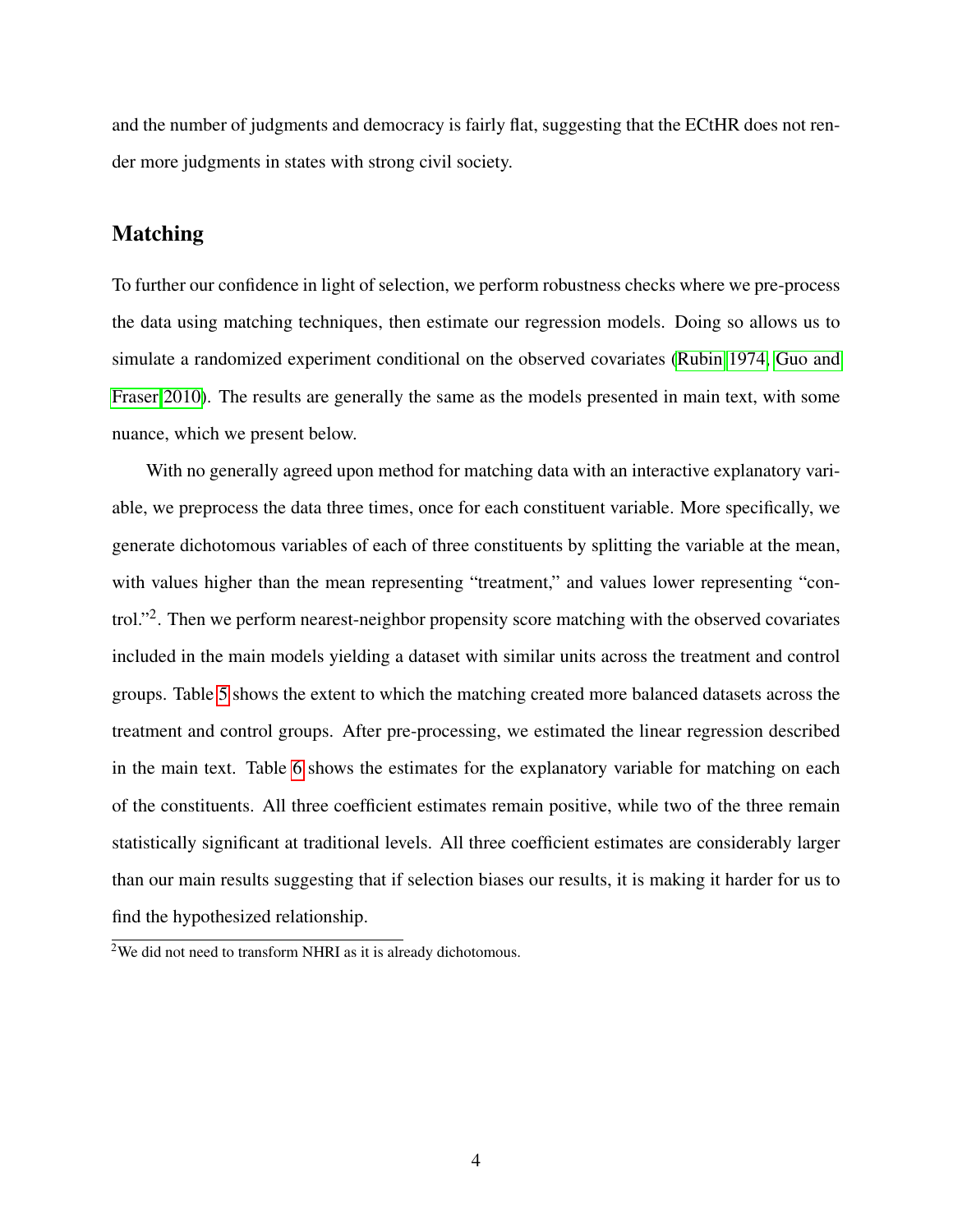|              | <b>Before Matching</b> |                           | <b>After Matching</b>     |      |
|--------------|------------------------|---------------------------|---------------------------|------|
|              |                        | Mean Treated Mean Control | Mean Treated Mean Control |      |
| <b>ECtHR</b> | 0.40                   | 0.10                      | 0.40                      | 0.40 |
| n            | 131                    | 781                       | 131                       | 84   |
| <b>NHRI</b>  | 0.73                   | 0.67                      | 0.73                      | 0.73 |
| n            | 649                    | 263                       | 3.76                      | 4.02 |
| CivSoc       | 0.97                   | 0.52                      | 0.97                      | 0.97 |
| n            | 858                    | 54                        | 858                       | 25   |

<span id="page-4-0"></span>Table 5: Propensity Score Balance

NOTES: Estimated average propensity score for each explanatory variable constituent (listed in the first column) for the treated and control groups. The estimated propensity scores are presented before and after data preprocessing with matching to show the extent to which balance occurs.

<span id="page-4-1"></span>Table 6: Triple Interaction Explanatory Coefficient Estimates for All Three Treatment Matched Data Sets

| Treatment                 | Coefficient Estimate P-Value |      |
|---------------------------|------------------------------|------|
| <b>Adverse Judgements</b> | 0.32                         | 0.04 |
| <b>NHRI</b>               | 0.24                         | 0.10 |
| CivSoc                    | 0.18                         | 0.18 |

NOTES: Coefficient estimates and their p-values on the triple interaction term of the full model. Each row represents the model estimated when we matched upon that treatment variable.

## Illustrating the Importance of Horizontal and Vertical Ties

To illustrate the importance of both horizontal and vertical ties, consider three states in the Council of Europe: Greece, Italy, and the Netherlands. Beginning with Greece, in the 2011 case of *M.S.S. v. Belgium and Greece*, the ECtHR found that Greece's asylum conditions violated the European Convention and Belgium violated rights for transferring an asylum seeker to Greece. The Greek National Commission for Human Rights (NCHR) states that its mission is to "monitor developments regarding human rights protection on the domestic and international plane, to inform Greek public opinion about human rights-related issues and, above all, to provide guidelines to the Greek State aimed at the establishment of a modern, principled policy of human rights protection."<sup>3</sup> The

 $3$ See <https://tinyurl.com/y9qkgkzj>.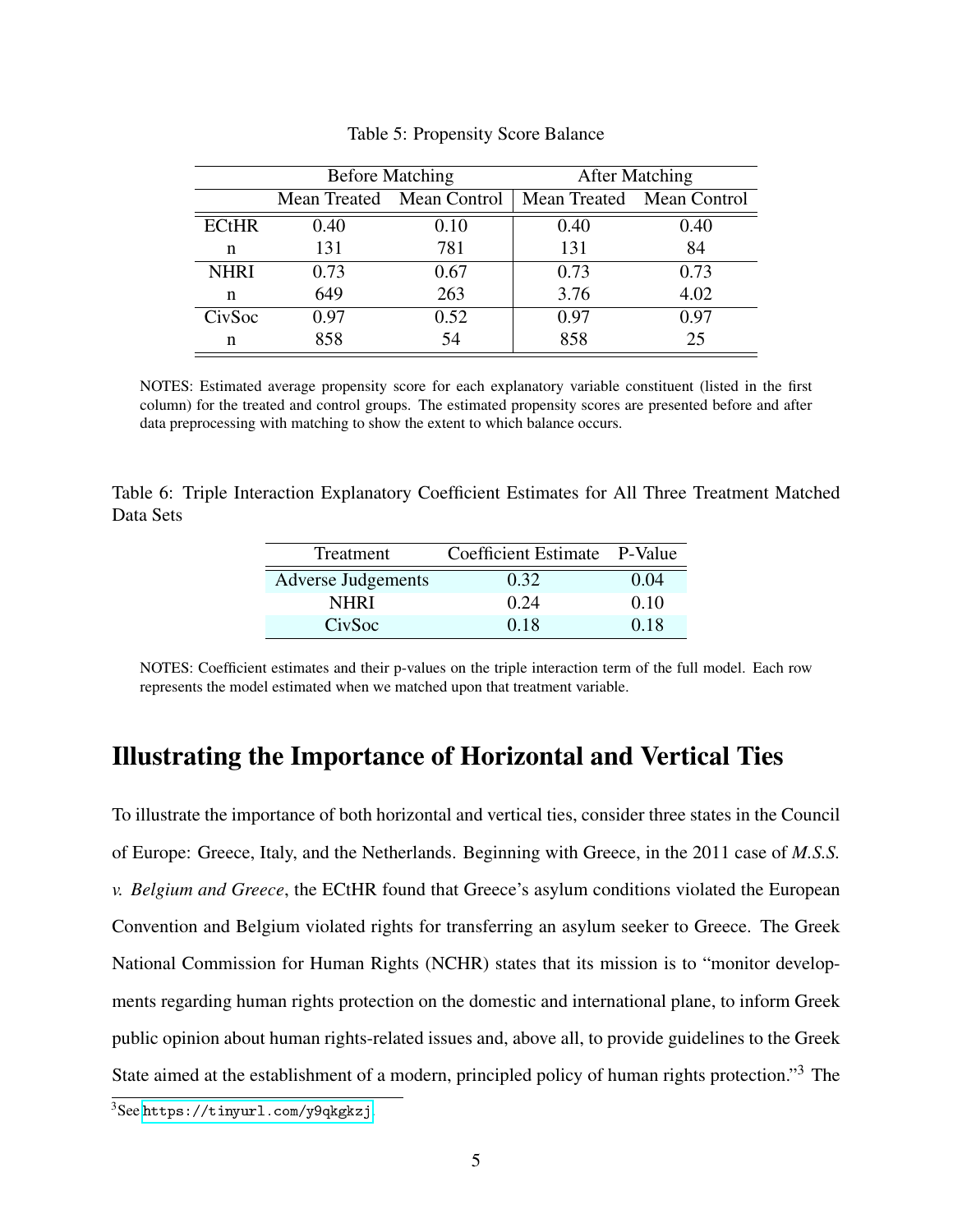<span id="page-5-0"></span>

Figure 1: Number of Adverse Judgments across Physical Integrity Rights and Civil Society

NOTES: Dashed line displays fitted values.

NCHR understands its role to include both influencing the public's understanding of rights issues as well as interacting directly with governmental actors to ensure rights protection. The NCHR publishes judgments like *M.S.S. v. Belgium and Greece* on its website and provides a list of ECtHR judgments involving Greece, translations of the judgments, and information on submitting petitions in the ECtHR. In its 2012 annual report, the NCHR noted that Greece lagged behind the actual needs of asylum seekers as specified in the *M.S.S.* decision of the ECtHR.<sup>4</sup> In addition to its published annual reports, the Greek NCHR also provides short case summaries with links to every report, observation, decision, and recommendation related to the rights issue at hand in a particular ECtHR case. In the case of *M.S.S.*, the NCHR provided access to additional documents on detention conditions and the rights of detainees, including recommendations to the government to address the issue.<sup>5</sup>

Although the important vertical ties exist in Greece, horizontal ties are relatively weak, and as a result, we argue that there is a relatively low expectation of mobilization, even in the pres-ence of ECtHR activity and a NHRI [\(Huliaras 2014\)](#page-9-9).<sup>6</sup> Notably, implementation of adverse ECtHR

<sup>4</sup>See <https://tinyurl.com/y8ebzevx>, page 41.

<sup>5</sup>See <https://tinyurl.com/yadkuth9>.

 ${}^{6}$ Data supports the observation that civil society is relatively weak [\(Coppedge et al. 2016\)](#page-9-10).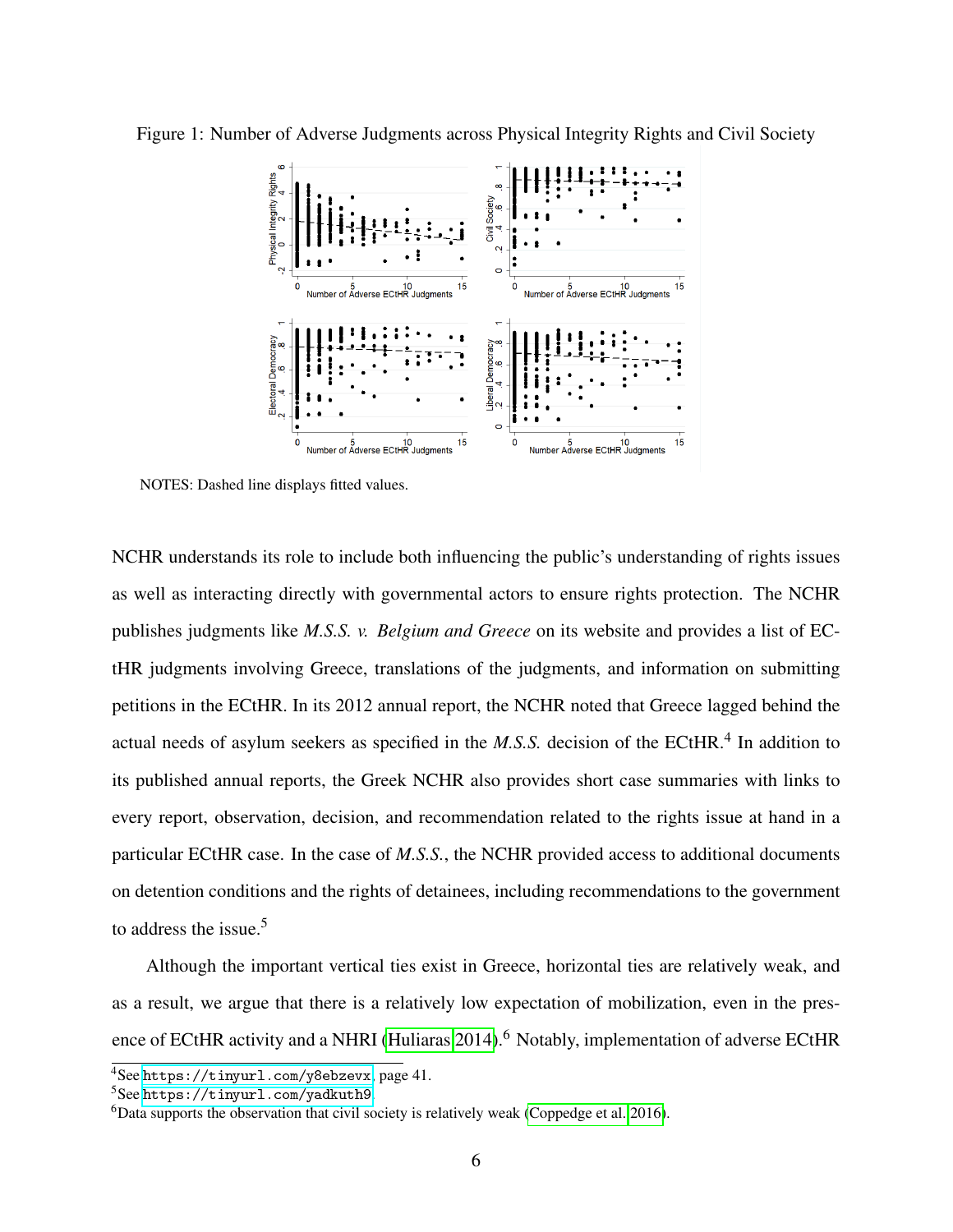judgments in Greece remains slow. In fact, in the years following the 2011 *M.S.S. v. Belgium and Greece* judgment, the conditions of detention of asylum seekers declined, as a new presidential amendment approved in 2012 allows for detention to be prolonged by up to 12 months and significant gaps in funding resulted in a decrease in quality of services [\(Staal 2014\)](#page-9-11). Absent robust civil society, the judgment is less likely to deter future human rights abuses.

Turning to Italy, the ECtHR rendered an adverse judgment in the case of *Ben Khemais v. Italy* in 2009. Italian courts ordered the deportation of a Tunisian national (Ben Khemais) to Tunisia in 2006, where he had been sentenced by a military court to ten years' imprisonment for membership in a terrorist organization. Khemais lodged an application with the ECtHR and following the case, he was extradited to Tunisia despite the ECtHR order to stay the applicant's deportation pending a decision. Italy claimed that diplomatic assurances were sought from the government of Tunisia, but the ECtHR found that diplomatic assurances were not sufficient to ensure against Ben Khemais' torture and ill-treatment. Rights advocates actively lobbied for the return of Ben Khemais. Amnesty International reported that "international and national human rights non-governmental organizations (NGOs) [had] spoken virtually with one voice against reliance on diplomatic assurances against torture, largely based on reliable field research in many countries where torture is practiced" [\(Amnesty International 2010,](#page-9-12) 7).

Despite the activity of civil society and domestic mobilization efforts in response to the *Ben Khemais v. Italy* judgment, Ben Khemais was returned and probably tortured [\(Amnesty Interna](#page-9-12)[tional 2010\)](#page-9-12). The ECtHR considered at least three repeat cases and *Ben Khemais v. Italy* remained open for six years following the judgment because the government of Italy did not make the necessary human rights policy changes for a prolonged period of time. The absence of an NHRI limited the effectiveness of the adverse ECtHR judgment.

Finally, consider the Netherlands, with both an NHRI and strong civil society. In 2016, Francesco Corallo was arrested for suspected financial crimes in Sint Maarten, an island territory of the Netherlands. While detained, Corallo faced inhuman and degrading treatment and in 2018, the ECtHR found a substantive violation of Article 3 (prohibition of torture and degrading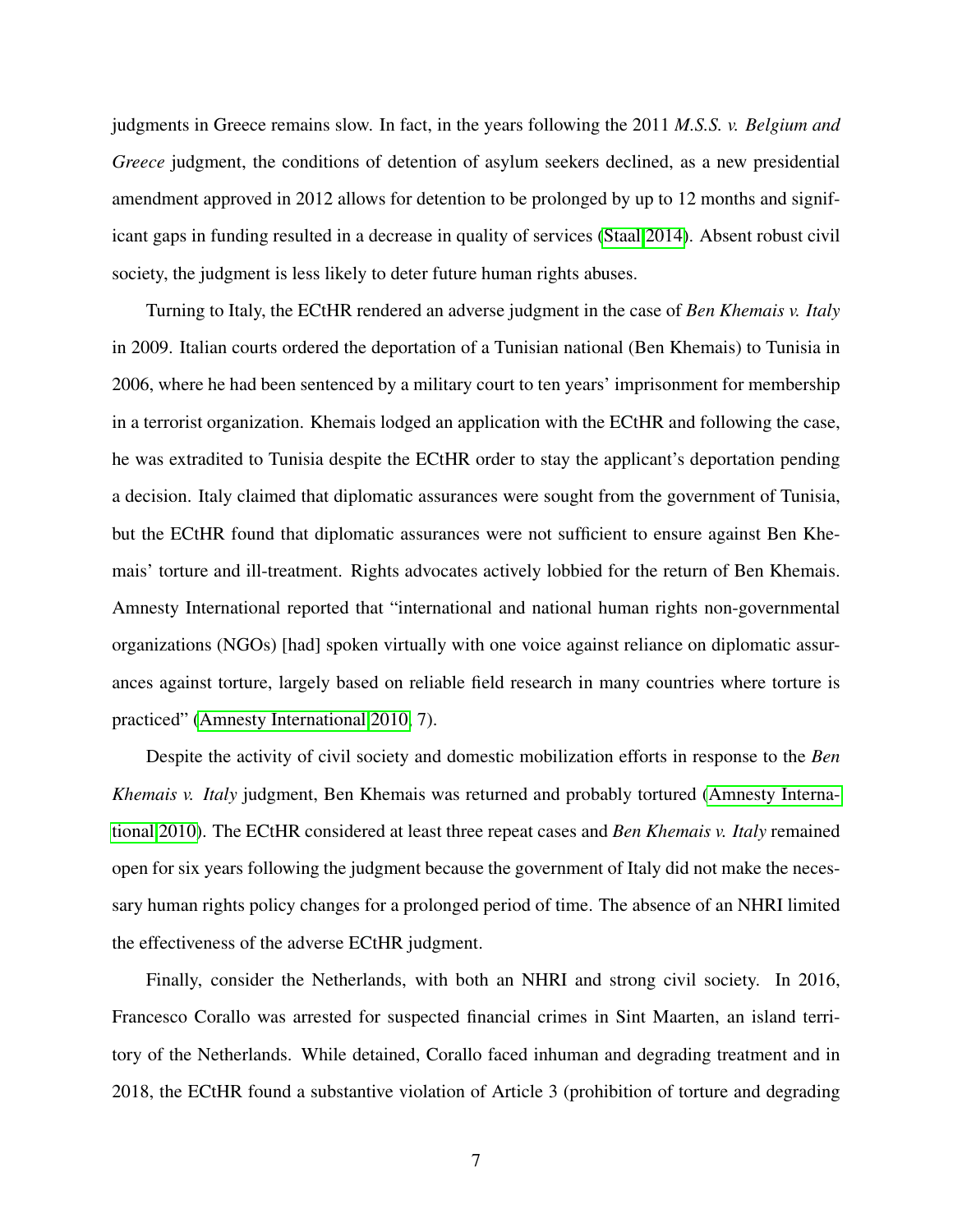treatment) against the Netherlands. The ECtHR noted that the applicant was detained for 114 days in a multi-occupancy cell under conditions that the European Committee for the Prevention of Torture described as "totally inappropriate for holding remand prisoners."

But, the Netherlands has both the vertical and horizontal ties we expect lead to better human rights respect. The Dutch NHRI, the Netherlands Institute for Human Rights, works to assure human rights are protected in policy, preventing governments from breaching human rights and ensuring breaches are repaired if made.<sup>7</sup> The Dutch NHRI acts as a bottom-up vertical tie. For example, in its 2016 Annual Report, the NHRI noted that it intervened as an amicus curiae in a case about the reasoning behind decisions about pre-trial detention.<sup>8</sup> In February, 2019, the NHRI sent communication to the ECtHR noting the Dutch government's failure to adequately make the necessary policy changes to align with the ECtHR's judgment. About a week later, the government of the Netherlands responded to the NHRI's communication indicating that in response, the government of the Netherlands would provide further information of measures taken to implement the judgment by April 9, 2019.<sup>9</sup> The government of the Netherlands submitted an action plan on April 9, 2019 detailing important policy changes made in line with the adverse judgment.<sup>10</sup> Notably, NHRI access to governmental actors as a result of the adverse ECtHR judgment contributed to the swift government response.

With respect to top-down vertical ties, the Dutch NHRI considers information provision and providing training courses, workshops, and presentations about human rights topics a primary function. It engages in media appearances and provides its own literature to raise awareness about these activities.<sup>11</sup> The NHRI also engages in public awareness campaigns designed to ensure the visibility of the Institute, as well as disseminates information on rights issues, including ECtHR judgments. For example, in Fall 2016, the NHRI engaged in several awareness-raising campaigns around issues of disability rights, relying on online platforms, daily newspapers, radio commer-

 $7$ See <https://tinyurl.com/y9cvb3ux> for more on the Dutch NHRI.

<sup>8</sup>See <https://tinyurl.com/ycyhl8jz>, page 40.

<sup>9</sup>See <https://tinyurl.com/y7bbhjdz> for further details on communications with the ECtHR.

<sup>10</sup>See <https://tinyurl.com/y7vsr28p>.

<sup>11</sup>See <https://tinyurl.com/ycyhl8jz>.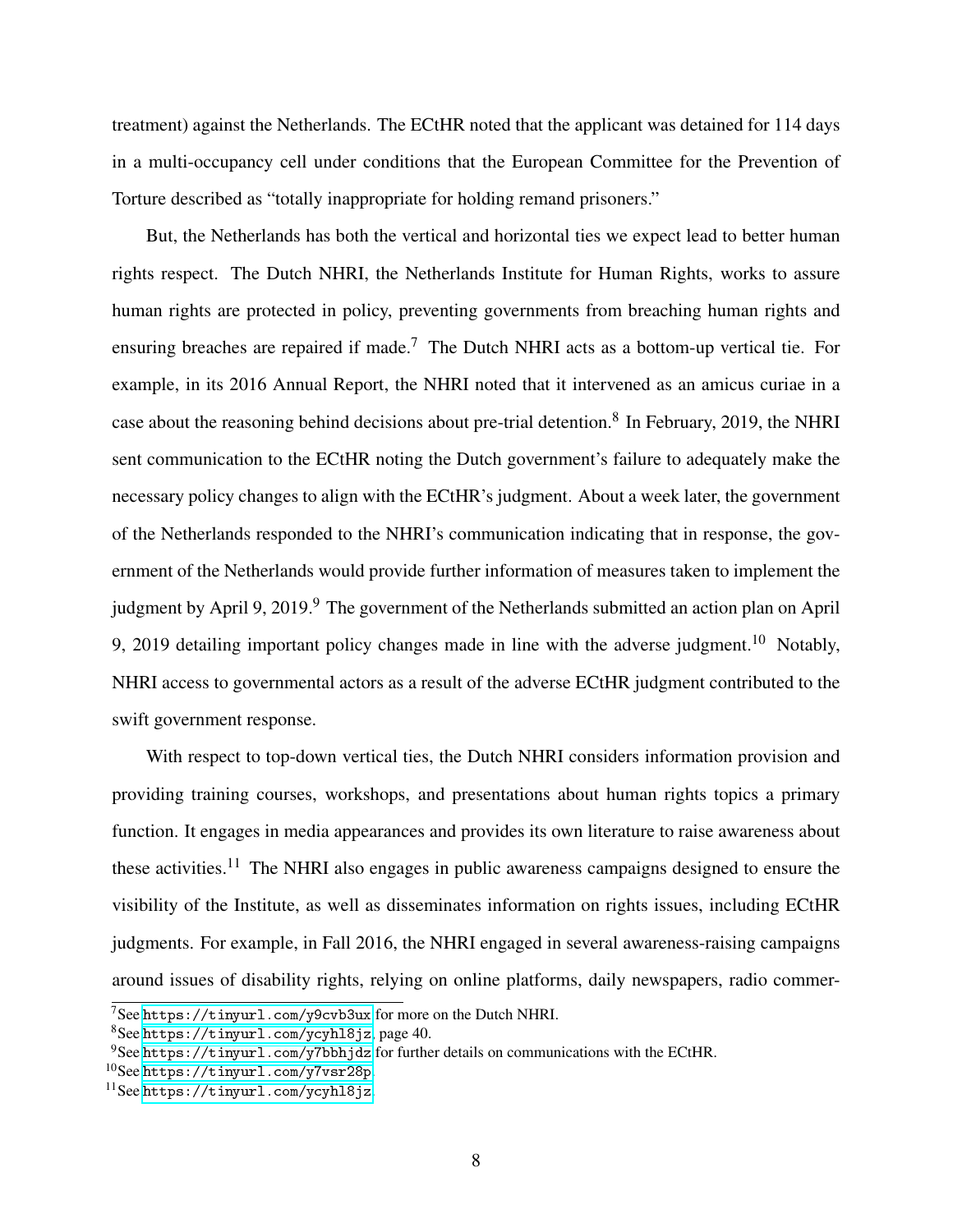cials, Boomerang cards and bus shelter advertising as mechanisms of dissemination.<sup>12</sup> Their website traffic, 25,000-30,000 visitors per month, suggests they have been successful in communicating with the public. The website includes "easy read" publications, summarizing key human rights publications for civil society actors and others interested in human rights concerns, including ECtHR cases. One such document published on the NHRI website is the 2018 adverse ECtHR judgment, *Corallo v. Netherlands*, as well as the NHRI's communication with the Court. The *Corallo* judgment generated substantial interest in pre-trial detention and prison conditions within the country.<sup>13</sup> Such vertical tie activities led the 2019 United States State Department to note that the Dutch NHRI acted as an "independent primary contact between the government, and domestic and international human rights organizations."<sup>14</sup>

Importantly, Dutch civil society operates freely throughout the country denoting strong horizontal ties. Far from repressing, the Netherlands' Ministry of Foreign Affairs expends substantial resources to promote the capacity of civil society to influence human rights outcomes.<sup>15</sup> Unsurprisingly, then, norms of civil society participation in the Netherlands are relatively strong and domestic institutions are in place that encourage mobilization. In the *Corallo* case discussed above, human rights organizations used the ruling as leverage to pressure the Netherlands to allow monitoring of places of detention by independent nongovernmental observers. These actions led to systematic change that could prevent similar abuses in the future. For example, in St. Maarten, the government upgraded all nine cells at the police station and repaired structural damage to the prison caused by hurricanes.<sup>16</sup> Monitoring and pressure by civil society actors in the Netherlands played a key role in ensuring that the government took action designed to improve present and future human rights conditions. As demonstrated in the Dutch example, the presence of horizontal ties (robust civil society) and vertical ties (NHRI presence) generate a greater likelihood of the effectiveness of adverse ECtHR judgments.

<sup>12</sup>See <https://tinyurl.com/ycyhl8jz>.

<sup>13</sup>See <https://tinyurl.com/y6wgmxd7>, for example.

<sup>14</sup>See <https://tinyurl.com/y8v9po8n>, page 11.

<sup>&</sup>lt;sup>15</sup>The data also indicates that civil society is particularly robust in the Netherlands [\(Coppedge et al. 2016\)](#page-9-10).

<sup>16</sup>See <https://tinyurl.com/y8v9po8n>.